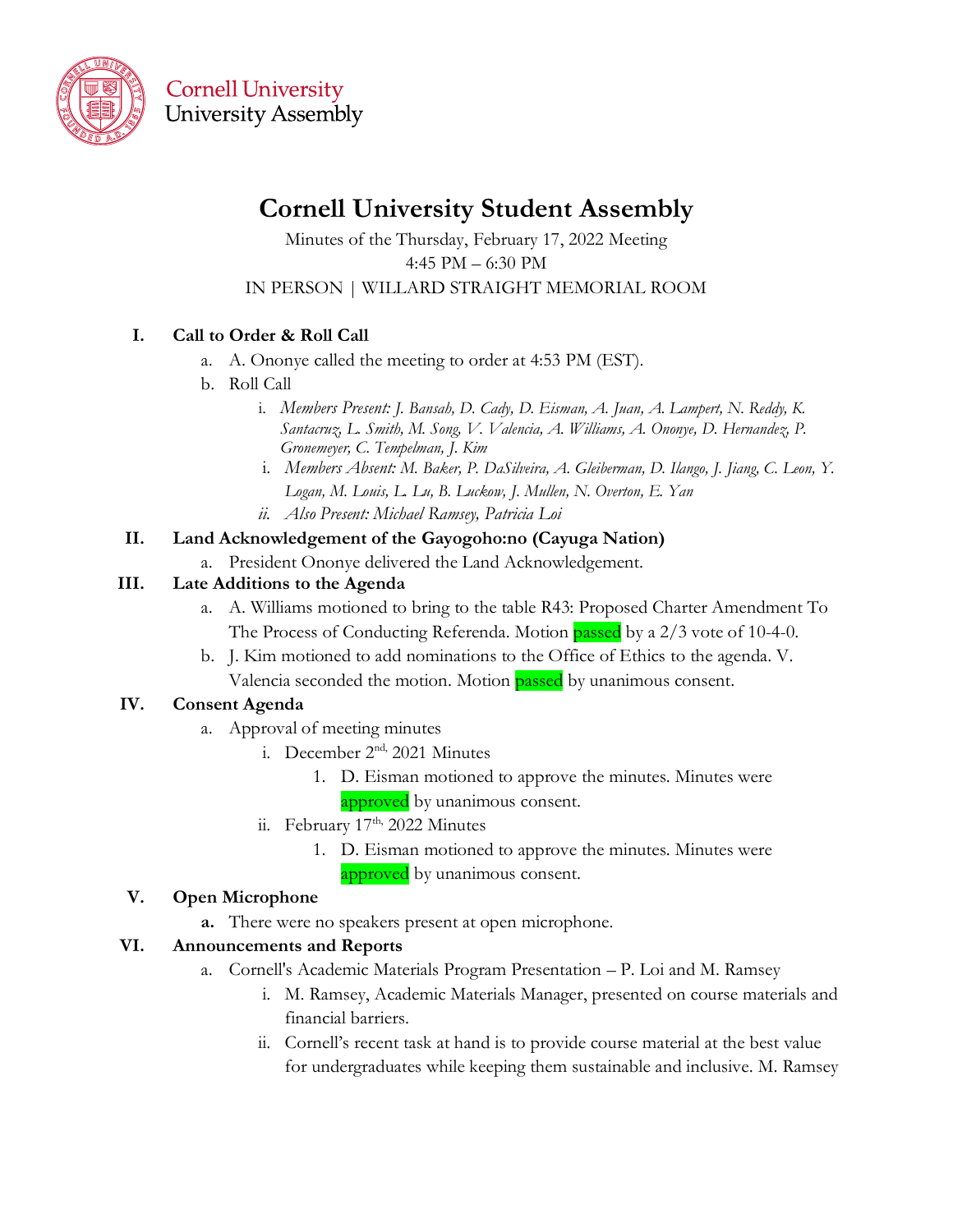

**Cornell University University Assembly** 

> pointed to the University's Instant Access Program as a component in reducing cost while balancing textbook diversity to faculty.

- iii. M. Ramsey discussed current initiatives which included Instant Access, the Cornell Store, expansion of library offerings, and the transition to e-books.
- iv. M. Ramsey presented recent trends in resource attainment by students such as using more digital options and choosing more affordable options.
- v. M. Ramsey announced that beginning in fall 2022, all materials will be provided to undergraduates at the same flat rates by semester as part of the CAMP program, not including items that require physicality.
	- 1. The program cost will be fully covered for students receiving financial aid.
	- 2. The program will contain an opt-out system.
- vi. M. Ramsey assured that this provides a more stable semester for students through predictable lower costs.
	- 1. The program facilitates accessibility through Canvas and expands technological resources.
- vii. A. Juan asked if the number of books needed would impact the charge.
	- 1. M. Ramsey confirmed that it would be a flat fee, regardless of the number of books needed.
	- 2. The decision process to opt-out will be student based, depending on what their best optimizing option is.
- viii. A. Juan inquired on if students would still have an option to opt-in into a single book.
	- 1. M. Ramsey stated that the digital options will exist, but it will not be a part of the campus program.
- ix. L. Smith thanked M. Ramsey for the presentation then asked what the current Opt-Out rate is for Instant Access.
	- 1. M. Ramsey stated that it depends on how engaging the course materials are and how much the faculty incorporates them. M. Ramsey stated that there is currently a three-week opt-out period and there is a process for late opt-outs and affirmed that this will carry over into the new program.
- x. M. Ramsey affirmed that they can be contacted at [instantaccess@cornell.edu](mailto:instantaccess@cornell.edu) for any questions or concerns.
- xi. P. Loi, as a senior in ILR, spoke to their opinion on the new program.
- b. D. Cady announced to the SA that the UA saw a resolution on the possibility of adding new pools. A new natatorium may be added to the Greater Good Program and D. Cady will bringing the resolution to the SA after it is passed by the UA.